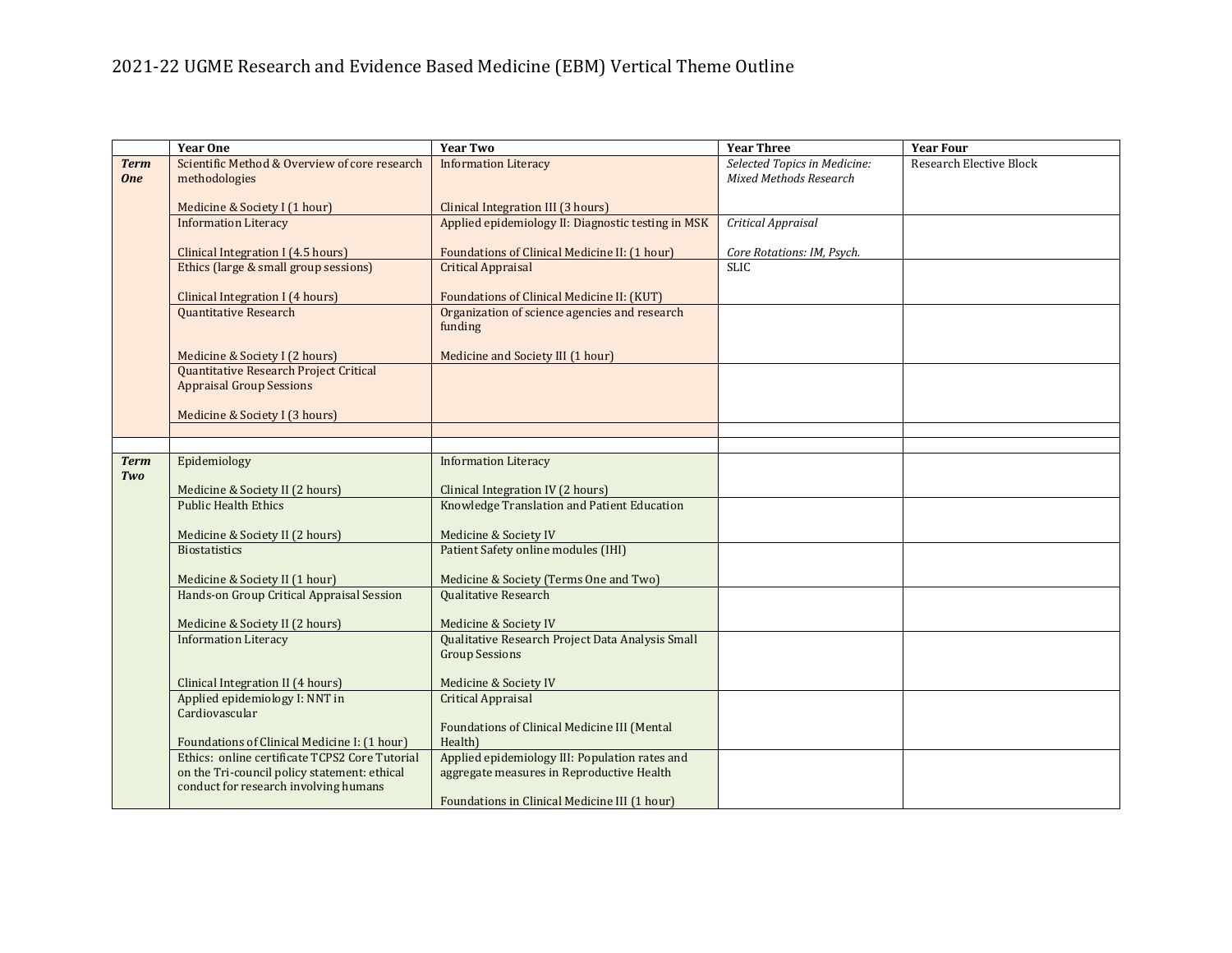### 2020-21 UGME Research and Evidence Based Medicine (EBM) Vertical Theme Outline

| McMaster University On-Line Chart Review<br>Tutorial |                                        |  |
|------------------------------------------------------|----------------------------------------|--|
| Medicine & Society II (3 hours)                      |                                        |  |
| <b>Dean's Summer Research Projects</b>               | <b>Dean's Summer Research Projects</b> |  |

The vertical research theme aims to help students gain knowledge and skills so they can demonstrate an understanding of the scientific principles of research and scholarly inquiry and the role of research evidence in health care as well as to critically appraise scientific articles as a research user. This is completed through:

- 1. Exposing students to different fields of research and research methodologies
- 2. Supporting students in the development of rudimentary research knowledge and skills
- 3. Encouraging students to gain confidence with participating in research during their UGME program
- 4. Involving students in knowledge translation relevant to patient care
- 5. Conducting critical appraisals of the scientific literature and considering the application of research results.

#### Research Theme Sessions fall into the following sub-theme categories: **1. Research Questions and Study Methodologies, 2. Ethics, 3. Information Literacy and Critical Appraisal, 4. Knowledge Translation.**

Learning around research methodologies encourages participation in experiential research activities, but also supports acquisition of skills in critical appraisal of medical literature and promotes development of evidence based medicine approaches for clinical practice. During the first year of the vertical theme, the focus is on fundamental scientific methods with development of research questions, understanding basic research study designs/analysis strategies and participation in hands on critical appraisal exercises. During the second year the focus shifts towards learning about and participating in a qualitative research exercise. Within year 1 and year 2, there are multiple applied epidemiology sessions. These sessions provide a background on a specific research topic and how it may be used in clinical practice. The summers following Years One and Two, students are eligible to apply for Dean's Summer Studentship Research Awards.

Within the Clerkship Years, the application of a mixed methods approach to research is the topic of a seminar in Year Three, and all students are eligible to undertake a supervised research elective in Year Four.

Quality improvement/assurance are included in the Quality Improvement, Patient Safety, and Resource Stewardship theme and not included here.

#### **Assessment:**

Participation in various sessions is considered a requirement as is completion of the online ethical training in year 1. In year 1, assessment is based on completion of a quiz(zes) and assignments around the completion of critical appraisals and related content focused on quantitative research. In year 2,